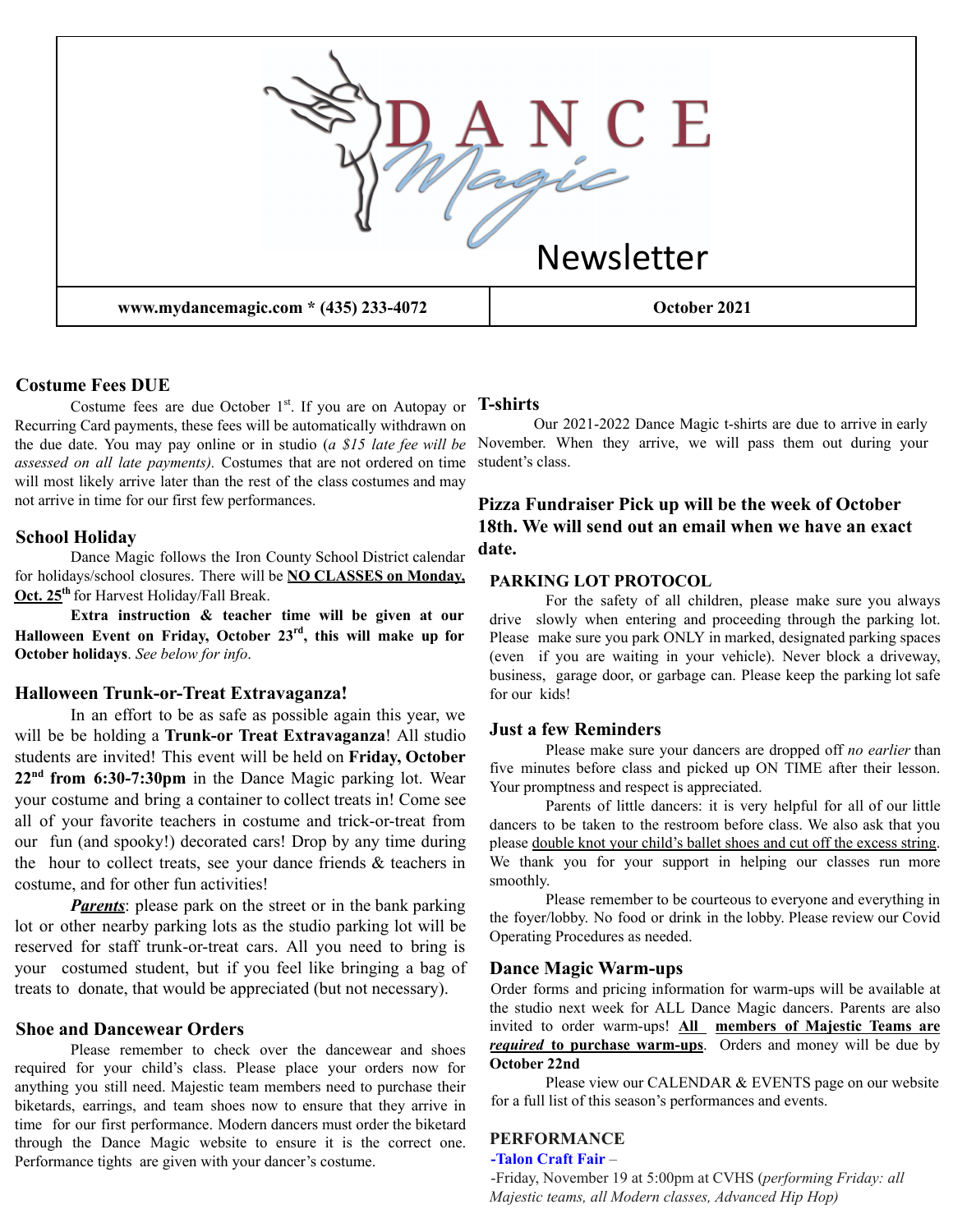-Saturday, November 20 at 9:15am at CVHS *(performing Saturday: all Stars classes and all Hip Hop classes {except Advanced})*

### **RECITALS**

**-Winter Recital** – Nov.  $29<sup>th</sup>$  at the Heritage Center (all classes, except tumbling and technique) *contact our of ice manager at of icemanager@mydancemagic.com*

**-Ballet Recital** – April 5th at the Heritage Center *(all Ballet classes, all Stars class, all Majestic teams)* **-Spring Recital** – May 21 st at the Heritage Center*; all classes, except tumbling and technique)*

*Should you ever have any questions or concerns, please contact Nicole Mikkelson (435) 233-4072 or nicole@mydancemagic.com. For billing questions or statements,*

# **Fee Schedule 2021-2022**

### The following should give you an idea of what to expect for fees throughout the year. Please read carefully.

| <b>Class:</b>                                            | Registrati<br>on Fee<br>(per dancer) | Costume<br>Fee                                                                | Winter<br><b>Recital Fee</b><br>(per dancer) | Spacing<br>Fee                 | Competition<br>Fee                                             | <b>Spring</b><br><b>Recital Fee</b><br>(per dancer) | Shoes and<br>Classwear<br><b>Needed by Sept</b><br>$14th$ (or ASAP)                                                                                                             |
|----------------------------------------------------------|--------------------------------------|-------------------------------------------------------------------------------|----------------------------------------------|--------------------------------|----------------------------------------------------------------|-----------------------------------------------------|---------------------------------------------------------------------------------------------------------------------------------------------------------------------------------|
|                                                          | Due at<br>Reg.<br>(includes t-shirt) | Due<br>Oct. 1st                                                               | Due Dec.<br>1 <sup>st</sup>                  | Due<br>Mar<br>10 <sup>th</sup> | 1st half: Jan 7 <sup>th</sup><br>2nd half: Feb 7 <sup>th</sup> | Due Apr. 1st                                        | <b>ASAP</b>                                                                                                                                                                     |
| Mommy & Me                                               | -----                                | -----                                                                         | $- - - - -$                                  | -----                          | $- - - - -$                                                    | -----                                               | any dance wear                                                                                                                                                                  |
| Tiny Stars &<br><b>Small Stars</b>                       | \$30                                 | \$55                                                                          | \$15                                         |                                |                                                                | \$25                                                | Pink ballet shoes, black<br>tap shoes, any dance<br>wear                                                                                                                        |
| <b>Junior Stars</b>                                      | \$30                                 | \$65                                                                          | \$15                                         |                                |                                                                | \$25                                                | Pink ballet shoes, black<br>tap shoes, any dance<br>wear                                                                                                                        |
| JV Stars &<br><b>Varsity Stars</b>                       | \$30                                 | \$65                                                                          | \$15                                         |                                |                                                                | \$25                                                | Pink ballet shoes, any<br>dance wear                                                                                                                                            |
| Pre-Ballet,<br><b>Ballet I, Ballet</b><br>II, Ballet III | \$30                                 | \$55                                                                          | \$15                                         |                                |                                                                | \$25                                                | Pink ballet shoes, black<br>or pink leotard, black<br>or pink sheer wrap<br>skirt, pink tights                                                                                  |
| Int, Adv I & Adv II                                      | \$30                                 | \$65                                                                          | \$15                                         |                                |                                                                | \$25                                                | Pink ballet shoes, black<br>or pink leotard, black<br>or pink sheer wrap<br>skirt, pink tights                                                                                  |
| Pointe I & Pointe II                                     | \$30                                 | \$15<br>costume closet<br>rental/cleaning<br>fee                              | \$15                                         |                                |                                                                | \$25                                                | Pink pointe shoes,<br>black or pink leotard,<br>black or pink sheer<br>wrap skirt, pink tights                                                                                  |
| <b>Pre-Pointe</b>                                        | \$30                                 |                                                                               | -----                                        |                                |                                                                | -----                                               | any dance wear                                                                                                                                                                  |
| Mini Majestics*<br>& Petite<br>Majestics*                | \$30                                 | \$95                                                                          | \$15                                         | \$20                           | \$200                                                          | \$25                                                | Twyla II leather half<br>sole shoes, pink<br>ballet shoes,<br>dress code black<br>biketard, 11mm<br>earrings (for<br><i>performances</i> )                                      |
| Junior Majestics*<br>& Mini Elite*                       | \$30                                 | \$95<br>-plus ballet<br>costume fee.<br>(& Modern II<br>for Mini Elite)       | \$15                                         | \$20                           | \$200                                                          | \$25                                                | Twyla II leather half sole<br>shoes, pink ballet shoes,<br>dress code black biketard,<br>11mm earrings (for<br>performances), required<br>bra (if needed)                       |
| Senior,<br>Jr. Elite & Elite<br>Majestics*               | \$30                                 | \$95<br>-plus ballet &<br>modern<br>costume fee<br>$+$ \$40 Hip<br>Hop Number | \$15                                         | \$20                           | \$200<br>$+$ \$75 Hip Hop<br>Number                            | \$25                                                | Twyla II leather half sole<br>shoes, pink ballet shoes,<br>dress code black biketard,<br>RED HIP HOP SHOES,<br>11mm earrings (for<br>performances), required bra<br>(if needed) |